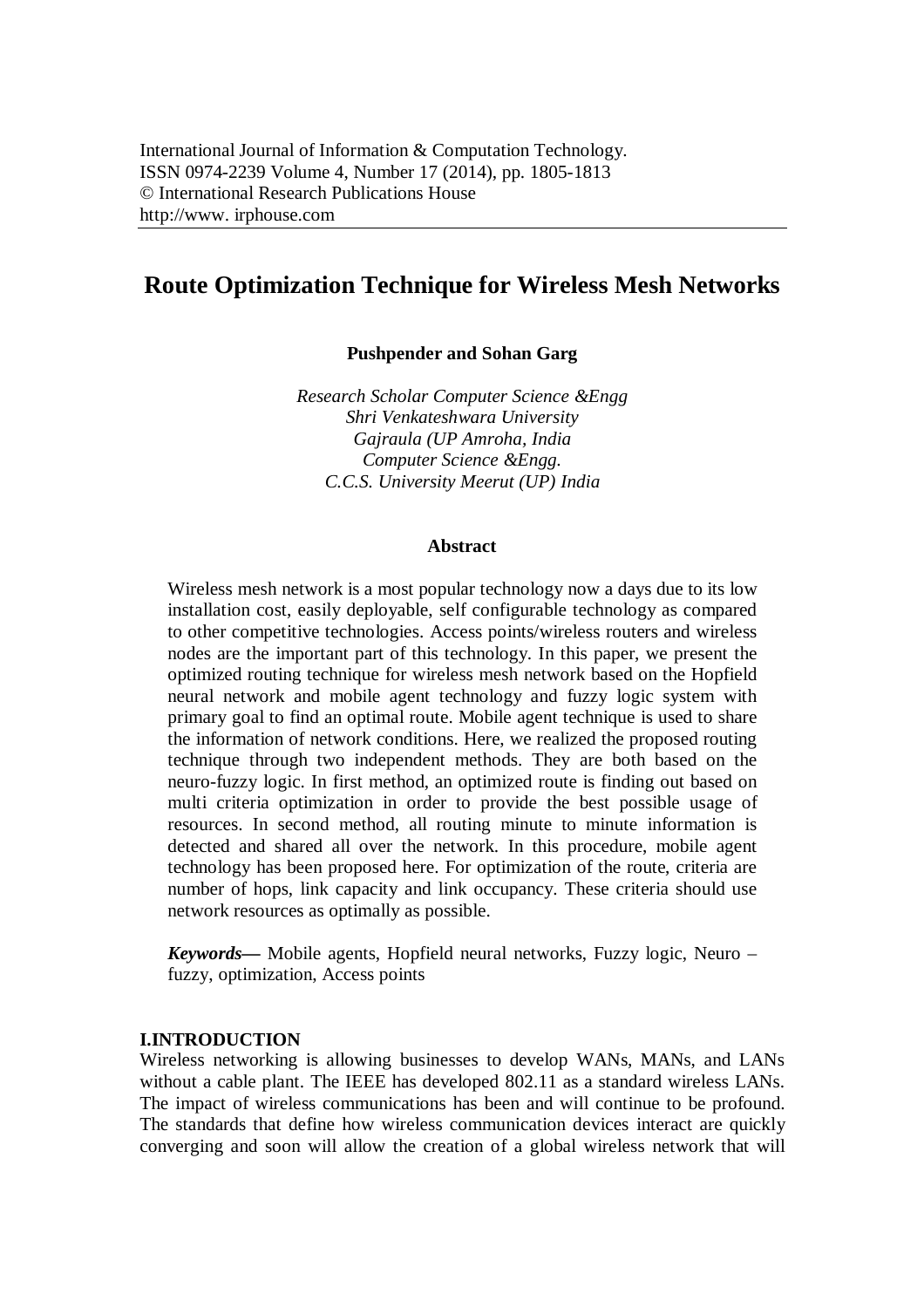deliver a wide variety of services. Wireless is convenient and often less expensive to deploy then fixed services but wireless is not perfect. There are limitations, political and technical difficulties that may ultimately prevent wireless technologies from reaching their full potential. Two issues are incompatible standards and device limitations. To provide wireless communications within a particular geographical region (a city, for example), an integrated network of base stations must be deployed to provide sufficient radio coverage to all mobile users. The base stations, in turn, must be connected to a central hub called the mobile switching center (MSC). The MSC provides connectivity between the public switched telephone network (PSTN) and the numerous base stations, and ultimately between all of the wireless subscribers in a system. The PSTN forms the global telecommunication grid which connects conventional (land line) telephone switching centers (called central offices) with MSCs throughout the world.

Wireless mesh networks (WMNs) are self-configurable and, self-healing wireless networks. Access point (AP), gateways, mesh clients, mobile nodes, mesh routers are the main components of a wireless mesh networks. In WMNs data is transferred hop by hop. And to forward a packet from source to destination, a number of hops may have to be visited. As the small network is extended to a large network, the chances of degradation of performance and reliability of routing process are more. Mostly several routing protocols used for MANETs are also used for WMNs. But when the size of a WMN is extended to a large, the performance in such a network is going to through poor. In the last few years, a number of routing algorithms for wireless mesh networks has been proposed. But most of the algorithms are designed taking into consideration that all the nodes into network will take full cooperation in routing the packets form source to destination. Also some traditional already existing protocols such as DSR and AODV only takes one parameter 'minimum hop count' for routing decisions. Also there are several limitations in the existing protocols. But several other parameters must have to be considered such as signal power, mobility of the node, buffer occupancy, trust level, and maliciously and selfishly of a node on a wireless network. But, the fact that all the nodes in the wireless network will not compulsory full cooperates in routing the packets from source to destination. Some nodes may refuse to forward packets as expected and due to this reason the reliability and performance of the network may be degraded. Fluctuations in number of users have influence on a rapidly changing topology. These changes occur randomly and dynamically. Furthermore, ad hoc networks, as opposed to cellular networks, are limited to a higher extent by the battery power of the network nodes. Also, limitations are related to the bandwidth and rate speed. WMN can be a standalone network, but at the same time it can be connected to any other public or private network. Nodes in WMN have to support traffic even in the cases when some of the communicating nodes become out of range. All these reasons, especially frequent network topology changes, make classical routing algorithm inappropriate for these networks.

In this paper we present the routing algorithm for WMNs based on the neuro fuzzy logic, mobile agent technology, and with primary goal to find optimal path through dynamic network topology. This information is used for routing packets into the WMN. For this purpose we used mobile agent technique. Mobile agent logic is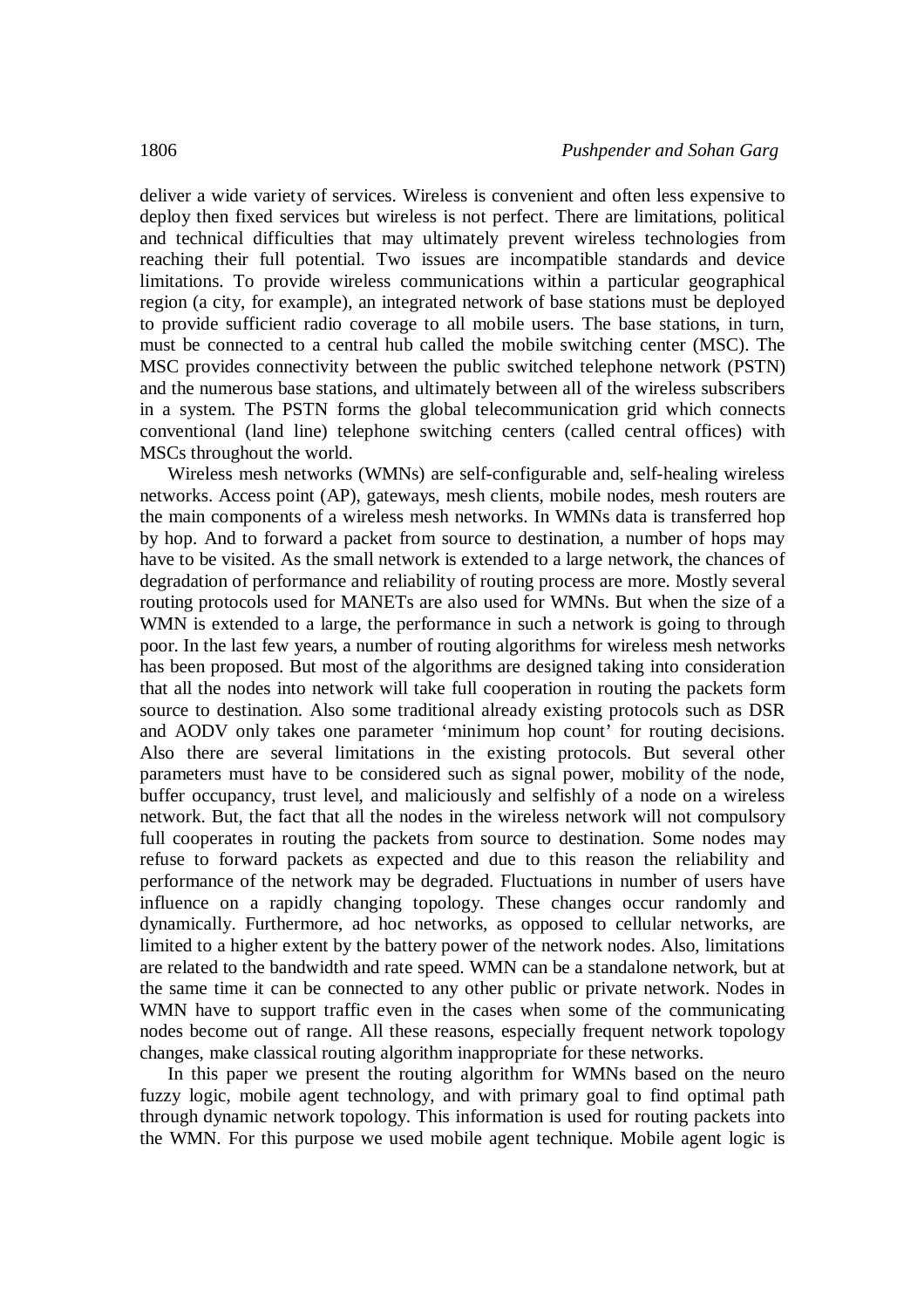realized by the Hopfield neural network, too. In this way updated messages are broadcasted all over the network via optimized flooding technique.

The paper is organized as follows: Section I consist of brief descriptions of a wireless mesh networks. Related work is given in Section II. In Section III basic principles of Hopfield neural network work are given. Mobile technology is explained in section IV. Proposed routing technique is presented in Section V. Some simulation work is given in Section VI. Section VII concludes the paper.

### **IV.MOBILE AGENT TECHNOLOGY**

Mobile agent technology has been promoted as an emerging technology that makes it much easier to design, implement, and maintain distributed systems.Mobile agents:

 Performs some processing at each host., Are small software entities., Are active objects., Are autonomous programs., Contains code, state and attributes., Decide when and where to move next., Having two types of mobility i.e. strong mobility and weak mobility., Encapsulate protocols., Execute asynchronously., Are robust and fast tolerant., Have several advantages such as reduced communication costs, asynchronous execution, direct manipulation, dynamic deployment of software, easy developments of distributed applications; reduce bandwidth consumption and network loads.



**Fig.2: Mobile Agent Technique**

Java is one of the supporting languages for mobile agent technology. Mobile agent technology have several applications i.e. remote information retrieval, network management, cloud computing, mobile computing, software testing, active networking, and active documents.

 In mobile agent system, the agent visits the each node one by one and collects the necessary information from each node. Each node having a agent server.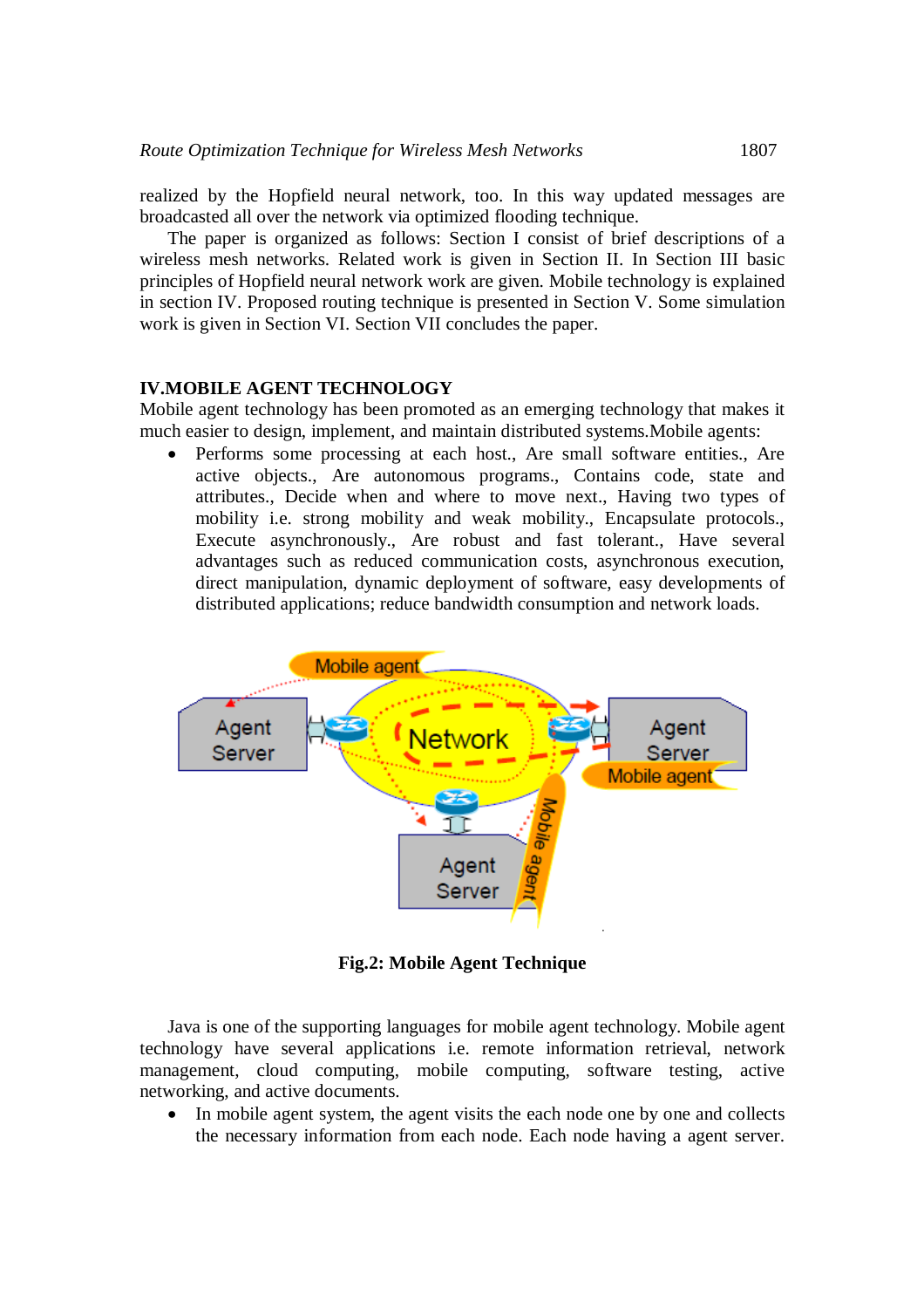Mobile agent can easily communicate with agent server for sharing the information on the network.

- Mobile agents cooperate and communicate each other on the network.
- Mobile agents leave and collect information with each node with the help of agent server integrated with each node on the network.
- Mobile agent updates the routing table with the help of information collected by it and after this work; it also collects local information at this stage and then visit the next node.
- To minimize the overhead on the network the size of mobile agent must be small as well as possible.
- The events in the life cycle of the mobile agents are:
- (i) retraction
- (ii) disposal
- (iii) communication
- (iv) creation
- (v) dispatch
- (vi) cloning
- (vii) deactivation
- (viii) activation.
- Every mobile agent can access any node at an arbitrary time and share network information with its routing table.
- Every agent server can generate any number of mobile agents on the network. Every mobile agent has some path and needs to go through all known routers in network and come back to all its agents' server.
- Role of a mobile agent is to travel through a network and to discover every kind of changes, producing the information on it.
- Any change in the network can change all previously found "best" routes, and this procedure has to be repeated.
- Besides that link status changes have to be detected and observed by neural network. After recalculation, traffic can be rerouted if there is a better solution.

# **V.PROPOSED ROUTING TECHNIQUE**

In the proposed algorithm, the procedure starts with the connection of a new user to a network. The WMN router detects the new device. We organize routing process into several phases. To accomplish the proposed routing algorithm, the following parts have to be followed:

# **Part 1:**

Finding the shortest WMN routes (should be realized by software in mobile device),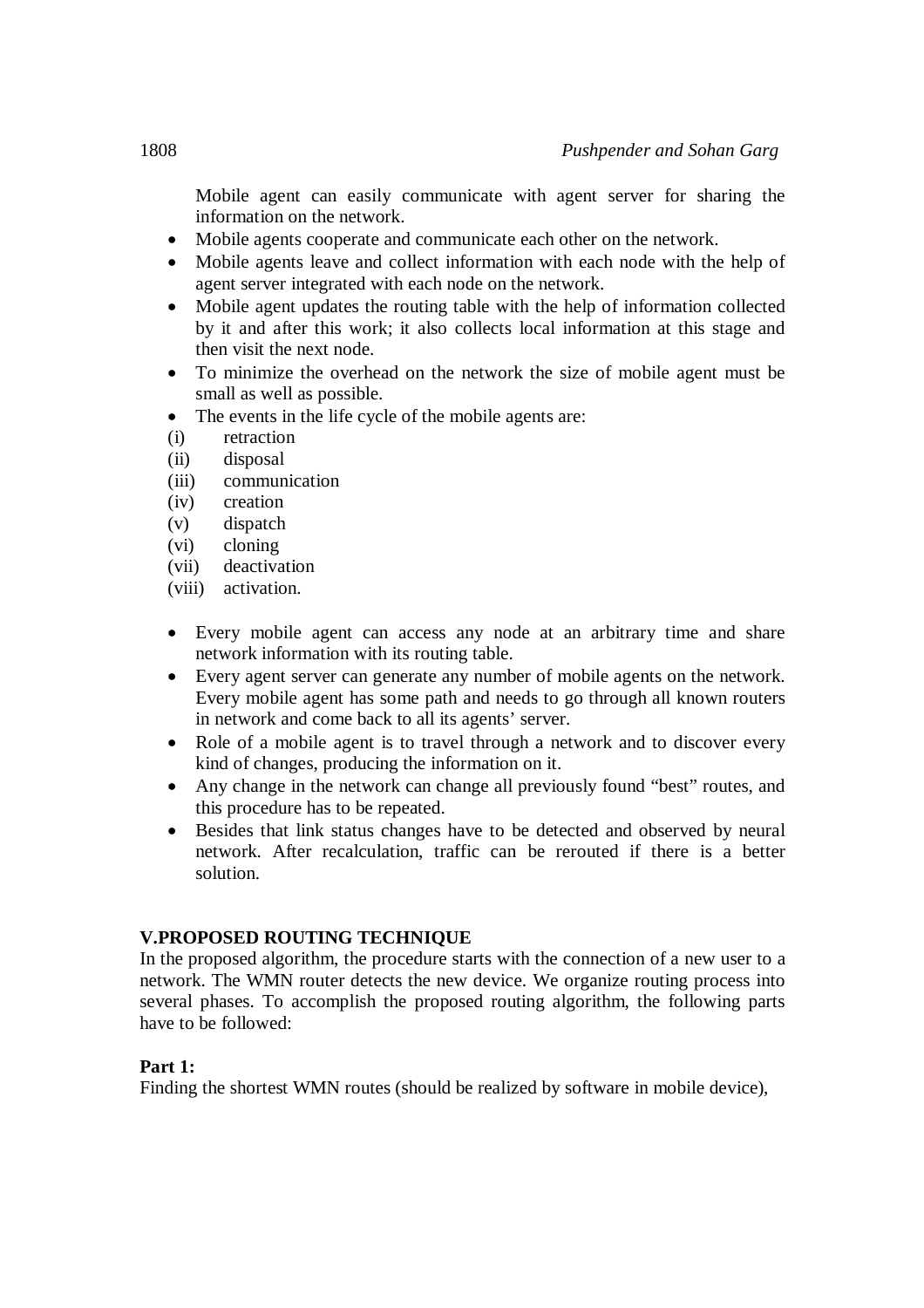## **Part 2:**

Enabling the physical connection with WMN router (which requires changing of the routing table data in the WMN router),

## **Part 3:**

Enabling the logical connection with one of the gateways for providing the connectivity to the distribution system over the end WMN router.

After routers initialization, based on information in routing tables, neural network finds the route to the first (nearest) gateway in the observed network topology.

The proposed algorithm completes its process within following steps:

Step 1. Software initialization.

- Step 2. Reading network configuration from connected node.
- Step 3. Finding route to first gateway node.
- Step 4. Establish route connection.
- Step 5. If there are no more gateway nodes then go to step8.
- Step 6. Otherwise Calculate route cost.
- Step 7. Calculate minimal route cost.

Step 8. Establish route connection.

Mobile device is going to be connected to this gateway. If there is more than one gateway, proposed algorithm will start the process of routing recalculations in order to find more suitable gateway and appropriate route to it. In this case, the criteria are number of hops, link capacity and link occupancy. These criteria should use network resources as optimally as possible. If such gateway and route is found, algorithm should perform the rerouting. Here the rerouting process works basis on the fuzzy logic system to analysis the best optimized route on the wireless network. The Fuzzy Logic is an innovative approach to help control non-repeating or unpredictable systems control accuracy. It uses a list of rules rather than complicated mathematical expression. Fuzzy Logic was introduced by L.A. Zadeh in 1965. Fuzzy Logic is also known as fuzzy rule based system and this is a non linear mapping technique of input data into output. The system is based on the fuzzy inference system. The major components of the system consist of the knowledge base, decision making, fuzzification and defuzzification.

The fuzzy logic system works on the inputs: number of hops, link capacity, and link occupancy. Here "Mamdani fuzzy system" has been used. The output variable is used as route. Our problem is to find the optimal and suitable route from source to the destination based on hop count, link capacity and link occupancy.

 Fuzzy sets: A fuzzy set can be defined mathematically by assigning to each possible individual in the universe of discourse a value representing its grade of membership in the fuzzy set. This grade corresponds to the degree to which that individual is similar or compatible with the concept represented by the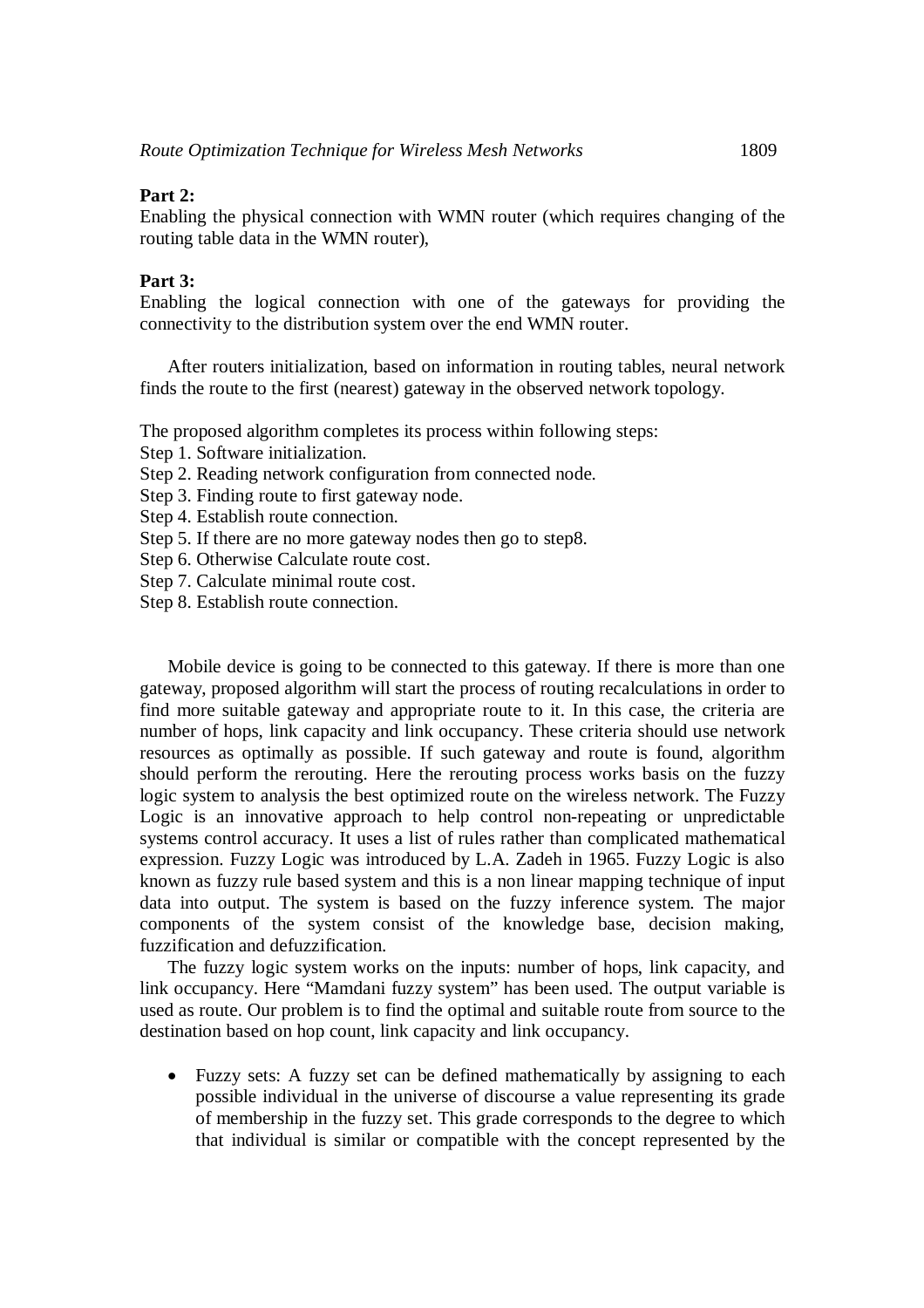fuzzy set. Thus individual may belong in the fuzzy set to a greater or lesser degree as indicated by a larger or smaller membership grade. These membership grades are very often represented by real-number values ranging in the closed interval between 0 and 1.

The fuzzy sets for input variables and output variable are explained here:To implement this fuzzy based scheme twenty seven fuzzy rules have been derived. One of them is explained as under:

"If (Hop\_Count is low) and (Link\_Capacity is medium) and (Link\_Occupancy is medium) then (Route is high)"

Link status changes have to be detected and observed by neural network. After recalculation with the help of fuzzy logic system, traffic can be rerouted if there is a better solution. This sub procedure starts every time when these changes are detected.

#### **VI. SIMULATION RESULTS**

The Proposed routing algorithm in wireless mesh network is realized in Matlab 7.0. We used dynamically created network topology based on arbitrary number nodes. All links are bi-directional with different parameters (explaining the links status and network topology) for different directions. Network topology, connectivity and number of nodes are changeable and user can define them through appropriate Graphic User Interface. Each link is described with three parameters: distance, capacity and traffic density. All values for all parameters are randomly generated and scaled to the interval [0-1].



**Fig.3: 'Route' O/P w.r.t. 'Link Capacity' and 'Link Occupancy'**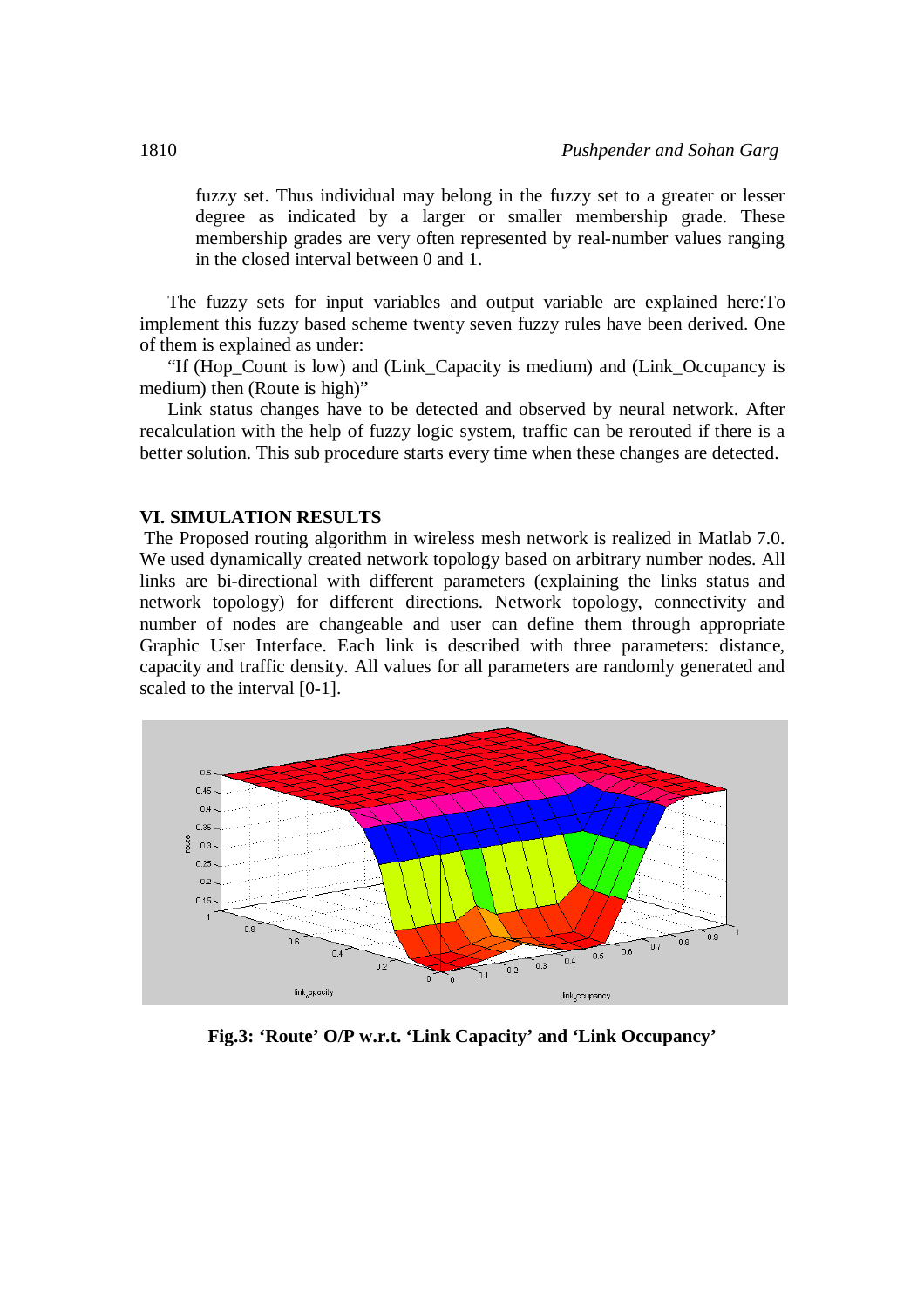

**Fig.4: 'Route' O/P w.r.t. 'Link Occuancy' and 'Link Capacity'**

In figure 3the inputs of the protocol (link capacity and link occupancy) are on the horizontal axes and the output (route) is on the vertical axis., In figure 4 the inputs of the protocol (link occupancy and link capacity) are on the horizontal axes and the output (route) is on the vertical axis.



**Fig.5: 'Route' O/P w.r.t. 'Hop Count' and 'Link Capacity'**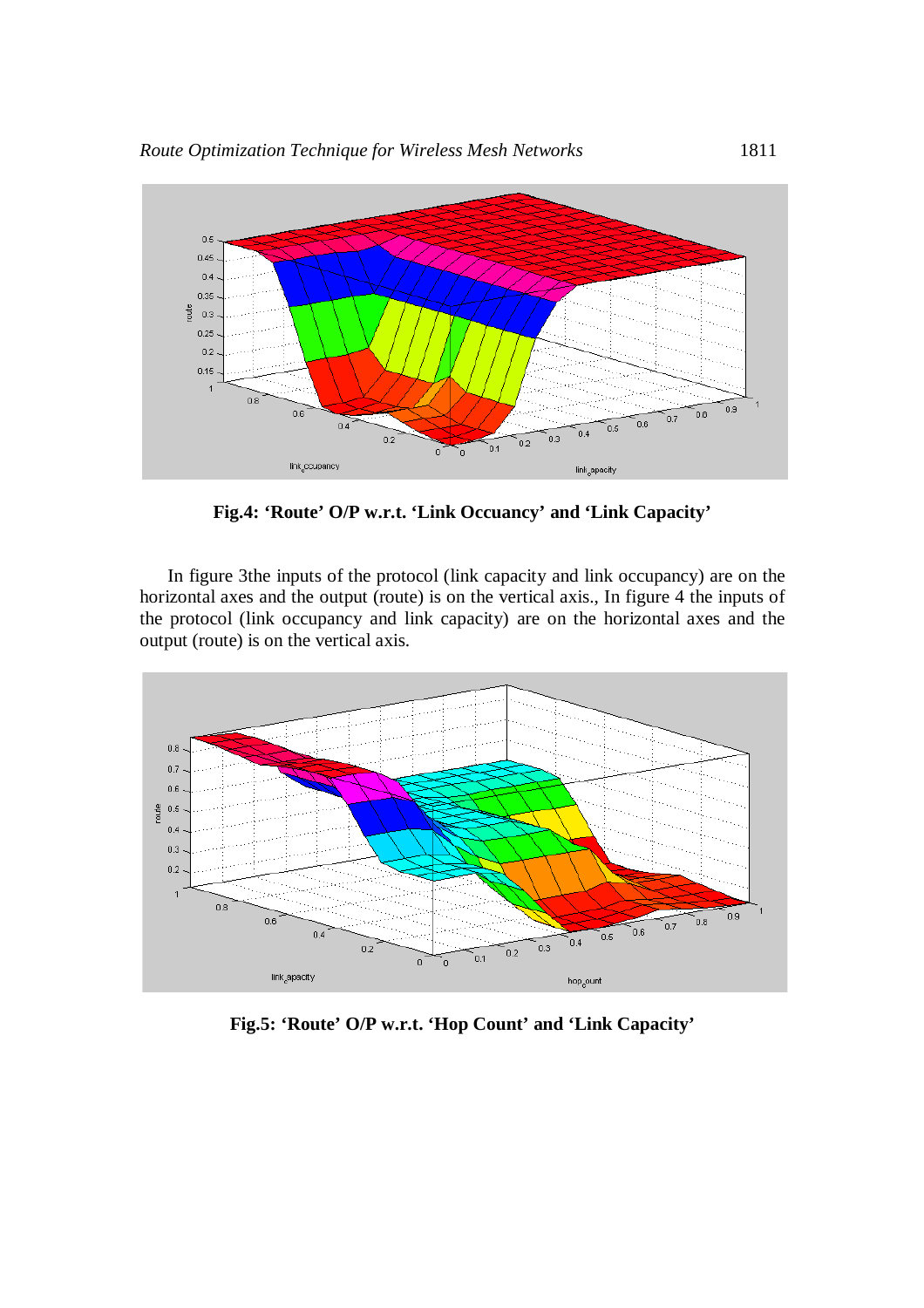

**Fig.6: 'Route' O/P w.r.t. 'Link Capacity' and 'Hop Count'**

In figure5 the inputs of the protocol (hop count and link capacity) are on the horizontal axes and the output (route) is on the vertical axis.

| Test case number | <b>Hop Count</b> | Link Capacity   | Link Occupancy   | Route          |
|------------------|------------------|-----------------|------------------|----------------|
| Test case no.1   | $0.978$ (high)   | $0.0873$ (low)  | $0.968$ (high)   | $0.131$ (low)  |
| Test case no. 2  | $0.968$ (high)   | $0.0970$ (low)  | $0.077$ (low)    | $0.138$ (low)  |
| Test case no.3   | $0.978$ (high)   | $0.998$ (high)  | $0.147$ (low)    | $0.144$ (low)  |
| Test case no.4   | $0.139$ (low)    | $0.5$ (medium)  | $0.464$ (medium) | $0.857$ (high) |
| Test case no.5   | $0.346$ (low)    | $0.48$ (medium) | $0.389$ (low)    | $0.798$ (high) |

The simulation results presents that when hop count is high, link capacity is also high, and link occupancy is any type of value the route is not optimize at this stage. But at low hop count value, medium link capacity, and medium occupancy, the value of route optimize got its high stage. But along this if the values of link capacity and link occupancy go to low stage then as a result the route optimizes value comes to its decreasing stage. These experimental results indicate that hop count and link capacity factors are also main factors in terms of cost of the route. The proposed scheme works well at the medium link capacity also.

#### **VII.CONCLUSION**

Wireless networks and the usage of mobile devices are becoming popular in recent days, especially in creating ad-hoc networks. There is thus scope for developing mobile systems, where devices take an active part of creating a network infrastructure, and can actually be used to route data between networks. This research proposes to assess different models of the usage of static and mobile agents to determine the best